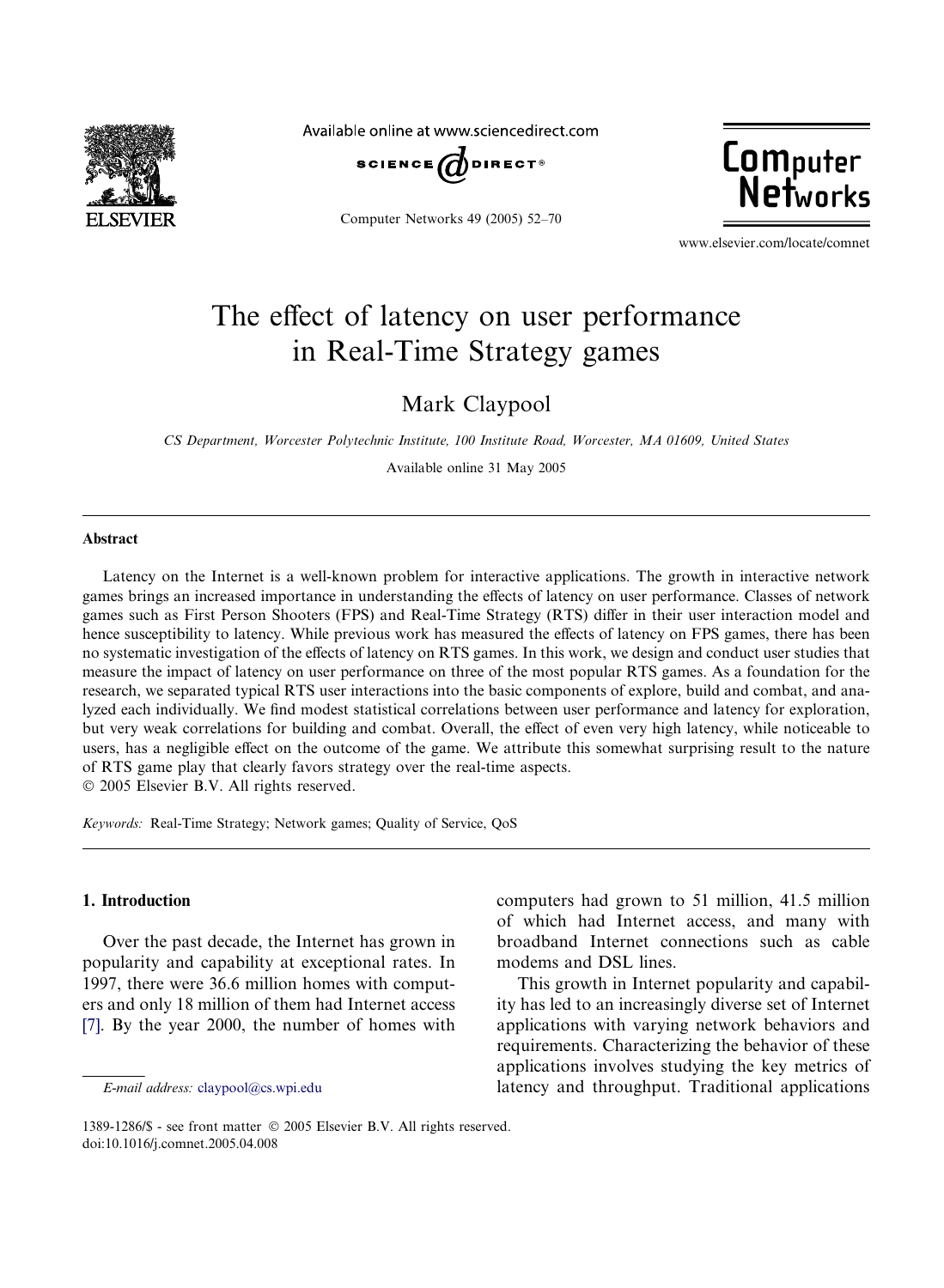M. Claypool / Computer Networks 49 (2005) 52–70 53

such as file transfer, Usenet news and email are primarily concerned with throughput and can tolerate delays on the order of minutes. Web browsers are also concerned with throughput, but the interactive nature of browsing requires latencies on the order of seconds or at most tens of seconds [\[5\].](#page-17-0) Emerging real-time applications such as IP telephony and networked games typically have the lowest throughput requirements but are even less tolerant of latency than other applications. Knowing how these real-time applications react to latency and loss is the crucial first step in designing the next generation network hardware and software that will support their requirements. In addition, classifications of real-time applications according to latency tolerance will enable designers, developers and engineers to make informed decisions on appropriate quality for classes under such architectures as DiffServ [\[6\].](#page-17-0)

The most popular real-time applications are multi-player network computer games that can make up around half of the top 25 types of nontraditional traffic for some Internet links [\[14\]](#page-18-0) and are predicted to make up over 25% of Local Area Network (LAN) traffic by the year 2010. In 2000, the US economy only grew 7.4% while the computer and video game industry grew by 14.9%, out-pacing growth in other high-tech industries and even Hollywood over the previous five years [\[11\].](#page-17-0) In 2002, over 221 million computer and video games were sold, or almost two games for every household in America.<sup>1</sup> Knowledge of how network related issues, such as latency and packet loss, affect the usability of games can be of great use to the companies that make these games, network software and equipment manufacturers, Internet Service Providers (ISPs), and the research community at large. In particular, if established latency requirements and any associated trade-offs were known, ISPs could establish tariffs based on customers' indicated maximum delays, requested Quality of Service (QoS) and the ISP's ability to meet these demands.

<sup>1</sup> Top ten industry facts, IDSA, http://www.idsa.com/ pressroom.html.

Two of the most popular categories of real-time network games are First Person Shooter (FPS) games and Real-Time Strategy (RTS) games. FPS games, first made popular by Doom,<sup>2</sup> have the player view the world through the eyes of a character (the first person). Players then move around slaying monsters and other players with an amalgamation of ranged weaponry (the shooter). RTS games, first made popular by Dune  $2<sup>3</sup>$ are generally characterized by resource collection, unit construction, and battles that consist of large numbers of soldiers going through a repetitive, animated attack.

While there has been research qualitatively characterizing the effects of latency for car racing [\[16\]](#page-18-0), custom games [\[19\]](#page-18-0) and popular FPS games [\[2,10\]](#page-17-0) as well as a general awareness of latency issues [\[3,4,12,15\],](#page-17-0) quantitative studies of the effects of latency on RTS games have been lacking. Moreover, it is unlikely that all games, such as FPS games, have the same network requirements as do RTS games. In many FPS games, exact positioning and timing is required, because, for example, a target must still be at the location where the player aimed in order for the shot to hit. In many RTS games, the positioning and timing is more forgiving because, for instance, a command can be issued to attack a unit, regardless of its current location or its direction and time of movement.

This work studies the effect of latency on user performance and network traffic for three of the most popular RTS games, all from well-established game lineages: Blizzard's Warcraft  $III^{\circledast,4}$ the latest and best selling [\[18\]](#page-18-0) RTS game from the Warcraft lineage; Microsoft and Ensemble Studios' Age of Mythology<sup>®</sup>,<sup>5</sup> the latest extension of the extremely popular Age of Empires series [\[17\]](#page-18-0); and Electronic Arts' Command and Conquer: Generals<sup>®</sup>,  $6$  the latest installment in the long line of successful Command and Conquer games, first started by Westwood. We quantify the effect of latency on user performance in RTS games by

 $^{2}$  <http://www.idsoftware.com/games/doom/>.<br> $^{3}$  http://www.dune2k.com/duniverse/dune2/.

<sup>&</sup>lt;sup>4</sup> <http://www.blizzard.com/war3/>.<br>
<sup>5</sup> <http://www.microsoft.com/games/ageofmythology/>.<br>
<sup>6</sup> [http://www.eagames.com/official/cc\\_generals/](http://www.eagames.com/official/cc_generals/).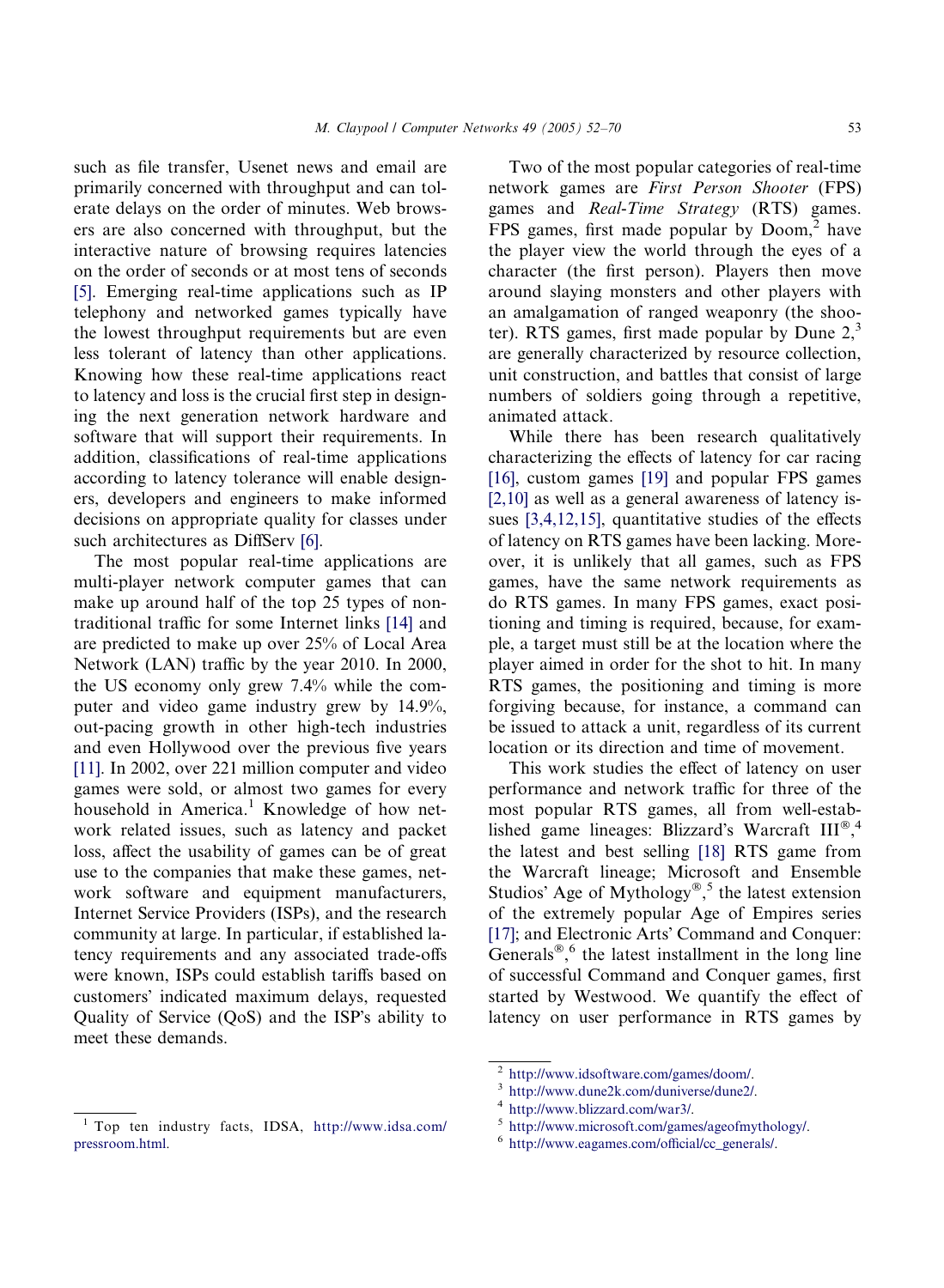analyzing the results of controlled research experiments designed to measure application-centric quality of service over a range of induced latencies. As a foundation for RTS research, we divide RTS games up into fundamental game components of building, exploration and combat. We then develop multiple criteria for measuring user performance in RTS games and use these criteria in very carefully designed experiments to determine user performance over a range of latency conditions. We focus initially on Warcraft III, providing in-depth analysis across application, network and user levels. We then apply the same methodology and analysis to Age of Mythology and Command and Conquer: Generals in order to generalize the Warcraft III results to other RTS games.

We find that latencies up to several seconds have little effect on the final outcomes of building, exploration, and most combat. Although, the effectiveness of certain strategies that involve precise timing of events are influenced by the amount of latency, very few such strategies prevail in typical RTS games. Overall, strategy plays a much larger role in determining the outcome of the game than does latency. The data suggests that RTS games should be placed in a different QoS class than applications with stringent latency constraints, such as FPS games or audio-conferences, since RTS games have latency requirements more similar to those of Web browsing.

The rest of this paper is organized as follows: Section 2 presents background information on RTS games; Section 3 describes our approach to measure the effects of latency on RTS games; Section 4 analyzes the application, network and user results from our experiments with Warcraft III; Section 5 generalizes the results of Warcraft III by applying our methodology to Age of Mythology and Command and Conquer: Generals; Section 6 summarizes our conclusions; and Section 7 presents possible future work.

#### 2. Background

In RTS games, players construct buildings and fighting units, and issue commands that cause the units to move, engage enemy units in battle, and build structures. Games are played on one of many possible maps, which are either provided with the game or custom built by players.

RTS games typically use a centralized server in a client–server architecture with at most 10s of participants, either over the Internet or on a LAN. Some RTS publishers provide hosted game services, such as Blizzard's Battle.net, $\frac{7}{1}$  to facilitate Internet game play. For a LAN game, users can use one client's machine as a server, too, by choosing a scenario and then letting other clients join the game.

At the beginning of a game, players typically can choose among a number of ''races'' (Humans, Orcs, Undead and Night Elves in Warcraft III; Greeks, Egyptians and Norse in Age of Mythology; and the USA, China, and Global Liberation Army in Command and Conquer: Generals). Our research focuses on one race from each game (Humans, Greeks and USA, respectively), but since RTS game developers put great effort into making the races equivalent in overall power, our results should generalize to the other races. There are a number of ways in which players can be competitively grouped. In a free-for-all game, all players vie to have the last remaining army on the map. Players can also team up against each other and/ or against artificially intelligent computer-controlled players in myriad ways.

As an example of RTS game play, [Fig. 1](#page-3-0) shows a Warcraft III screenshot of a Human town under attack from an Undead army. The Undead are in the upper left area of the screen and Human workers can be seen carrying lumber to the Town Hall and doing other activities. The bottom left of the screen shows a mini-map, illustrating unexplored areas of the larger world.

Structure control and unit control are two major aspects of RTS games. Structure control consists of selecting what building structures are to be built or upgraded, what units are to be produced and what technologies are to be developed. In order to accomplish these tasks, worker units must be sent to gather resources such as money and materials. Others must select structures to

<sup>7</sup> [http://www.battle.net/.](http://www.battle.net/)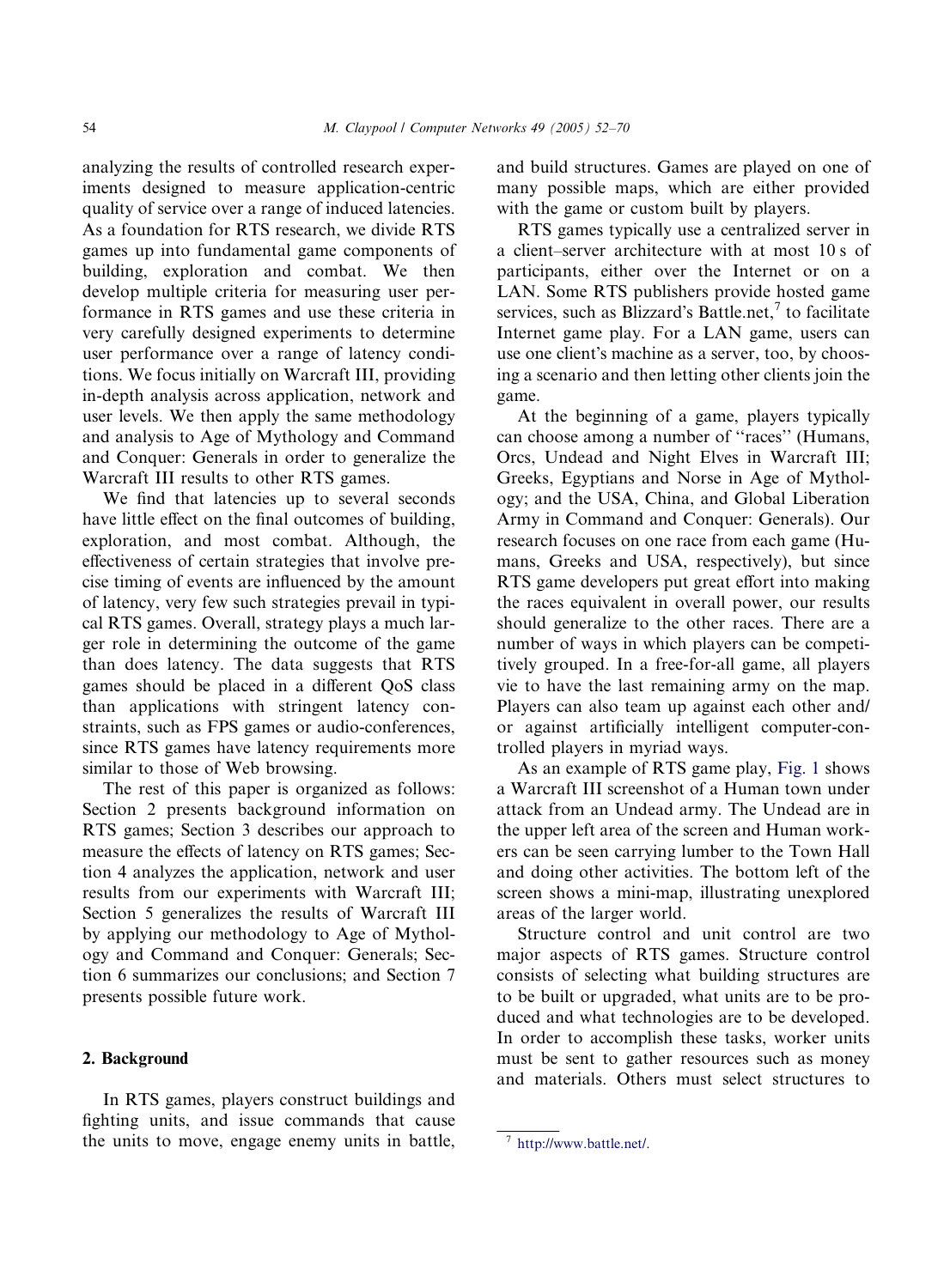<span id="page-3-0"></span>

Fig. 1. Warcraft III—screenshot of undead army attacking a town.

produce, where some structures produce standard army units (such as Archers, Toxotes, or Bazookamen), while other structures produce advanced army units (such as Sorceresses, Minotaurs, or Tanks), and other structures provide defensive cover fire in the case of an enemy attack. Effective structure control requires strategy in knowing when and where to build, upgrade, and research.

Unit control can be broken up into three subcategories: building, exploration, and combat. Building overlaps with structure control as it is the management of workers in harvesting resources and building and repairing buildings. Exploration allows players to determine geography and find enemy towns or units. Combat allows units to kill other units, to defend towns, and secure territory. There are various battle strategies that can be deployed, from simple strategies such as deploying ranged attackers in the rear of the army to advanced strategies involving pitting individual units against opposing units they counter the best. At a minimum the player can let the computer's artificial intelligence handle the units.

# 3. Approach

In order to measure empirically the effects of latency on RTS games, we first developed an experimental methodology for Warcraft III, described in this section, and then apply this methodology to Age of Mythology and Command and Conquer: Generals, described in Section 5. Our methodology:

- Categorize user interactions in typical RTS games and construct campaign maps that exercise each category (see Section 3.1).
- Determine criteria to measure quantitatively RTS game performance (see Section 3.2).
- Construct an environment for measuring the effects of latency on RTS games (see Section 3.3).
- Conduct pilot studies (see Section 3.4) and then numerous user studies for each RTS category over a range of latencies, recording the performance measurements.
- Analyze the results (see Section 4).

## 3.1. Categories of RTS interaction

Through pilot studies and hours of play testing, we determined there are three main user interaction components of an RTS game: building when players gather resources, construct defenses and recruit units; exploration when players send units out to determine geographic layout and location of other players' units; and *combat* when players engage their units with other units in battle. Since all components require user interaction, we hypothesized that under each component, user performance would degrade as latency increased. We built multi-player maps that isolated each component so that we could use experiments to measure the effects of latency on that component.

For the Warcraft III building map<sup>8</sup> ([Fig. 2](#page-4-0)) (left)), we divided the map into four quarters using mountain ranges that units could not cross. Each player started with a Town Hall and four Peasants, had unlimited gold and lumber available, and had to research, build, and upgrade the complete Human technology tree as fast as possible. We added triggers to the map that disabled players' ability to build more than one building in

<sup>8</sup> The Warcraft III maps can be downloaded at [http://](http://-perform.wpi.edu/downloads/#war3) [perform.wpi.edu/downloads/#war3](http://-perform.wpi.edu/downloads/#war3).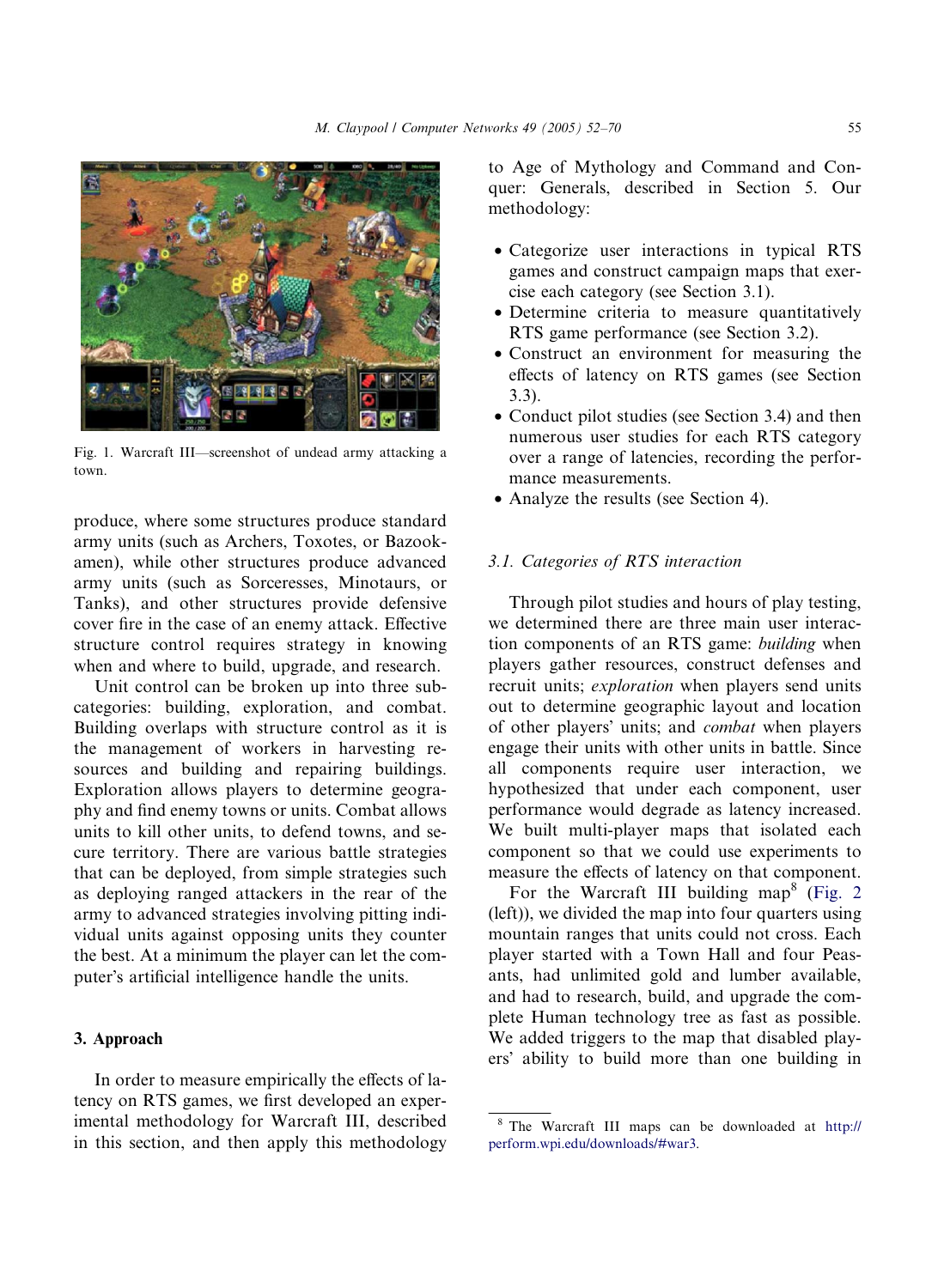Table 1

<span id="page-4-0"></span>

Fig. 2. RTS component maps: build (left), explore (middle), combat (right).

order to provide consistency and reduce confusion, as well as a trigger to display the total time since the beginning of the game.

For the Warcraft III exploration map (Fig. 2 (middle)), we designed a raised path that kept units on a general exploration course. The player had to guide a unit along the winding path and step on numerous way-points. Map triggers kept track of the player's time to complete the map.

For the Warcraft III combat map (Fig. 2 (right)), we designed a small player versus player arena in which each player controlled a small army consisting of a level 6 Hero (a Mountain King), two Knights, four Footmen, two Riflemen, a Sorceress, and two Priests.

#### 3.2. RTS performance criteria

We sought to devise general methods of game performance that could be applied to any RTS game. For both the building and exploration maps we recorded the game length as a measure of performance. For the combat maps, in addition to the game length, we recorded each player's unit score and which player won. At a minimum, the number of units a player starts with plus the number of units killed determines the unit score. Some RTS games, such as Warcraft III and Age of Mythology, also include a point value for individual units, with more powerful units being worth more points. The breakdown of points for the individual Human units used in our Warcraft III combat map are listed in Table 1.

#### 3.3. Experimental setup

Fig. 3 depicts our experimental testbed setup, which consisted of PCs connected on a private net-

| Warcraft III-unit point values |        |  |
|--------------------------------|--------|--|
| Unit                           | Points |  |
| Footman                        | 160    |  |
| Priest                         | 170    |  |
| <b>Sorceress</b>               | 200    |  |
| Rifleman                       | 270    |  |
| Knight                         | 350    |  |
| Level 6 Hero                   | 600    |  |



Fig. 3. Experimental testbed setup.

work subnet. Computer A was a dual-processor Pentium-2 300 MHz running Mandrake Linux that routed packets with 100 Mbps connections to the computers B and C. Computer B was a Pentium-2 350MHz with 256MB of RAM, and a 64MB Geforce2 Ti graphics card running Windows 98. Computer C was a Pentium-4 1.3 GHz with 256MB of memory and a 64MB Geforce2 graphics card running Windows XP.

The recommended specifications for Warcraft III are a 400 MHz Pentium-2 or equivalent, 128MB of RAM, and an 8MB 3D video card (TNT, i810, Voodoo 3, Rage 128 equivalent or better) with  $DirectX^{\otimes} 8.1$  support. Although computer B was only 350MHz, the graphics cards and extra memory that it contained made up for this slight deficiency, and all computers were capable of rendering 30 frames per second<sup>9</sup> even during combat. We used Warcraft III version 1.04 for all user tests and version 1.05 for the network traces due to the Battle.net requirements.

We installed NIST  $Net^{10}$  on computer A. NIST Net allows emulation of a wide variety of network conditions by giving control at the IP level, including fine tuning of latency and variation in latency (jitter). We used NIST Net to induce latency

<sup>&</sup>lt;sup>9</sup> Tested with *fraps*, <http://www.fraps.com/>.<br><sup>10</sup> <http://snad.ncsl.nist.gov/itg/nistnet/>.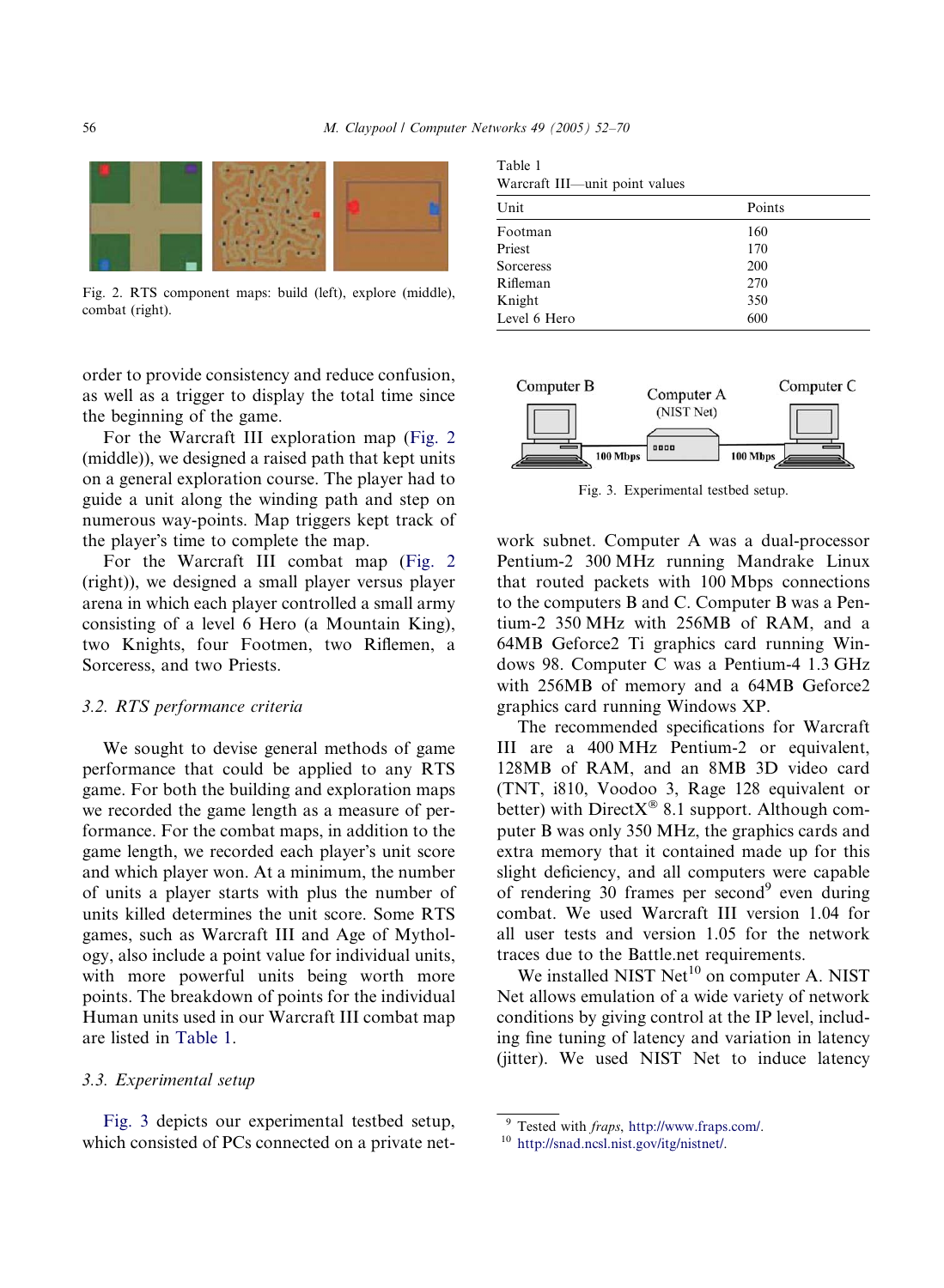(and jitter) for one of the machines in a game, while the other, acting as the server, played with no induced latency. Also, in order to analyze the network footprints of our RTS games, we ran Ethereal<sup>11</sup> to capture packet traces for network analysis.

## 3.4. Pilot studies

First, we conducted Warcraft III pilot studies to help determine the range of viable latencies on which to focus. Our first pilot studies consisted of two-player games in which one player was subjected to an increasing amount of latency and the other player experienced none. Initially, each player had a Town Hall and a gold mine placed a fixed distance away from the Town Hall; and second, each player had two identical units that did one point of damage per hit. We setup triggers in the maps so games could be run automatically and ran repeated tests with one player (the lagged player) having increasingly greater latency. We found both players did equally well, gaining gold and inflicting damage at exactly the same rate. In addition, both players saw exactly the same events on each screen, except the player with added latency saw events later than the player without added latency.

From these pilot studies, we made two important observations about latency compensation in Warcraft III:

First, the game does not use handicapping in the game to equalize latencies across all players. Both lagged and non-lagged players see events happen at the real-time rate, regardless of the latency of the other player. The lagged player has events executed later by an amount equal to the induced latency.

Second, the game does not have inconsistent game states, which implies no dead reckoning [\[9\]](#page-17-0) or client-side predictions [\[3\].](#page-17-0) The actions that occur on each machine are identical; there is no prediction of user actions and then correction some later time if the predictions are inconsistent with the actual game state.

Thus, clients must communicate any user actions to the server before executing them. After that, the commands themselves are executed identically on all machines in the game.

For the real experimental runs, the maps were not automated and we pitted one player against another player. The first player was the server with no induced latency. The second player was the client that was subjected to induced latencies ranging from 0 to 3500 ms. Since this range is even broader than typically found in dialup modems [\[13\],](#page-18-0) we concentrated our data points on ranges of more typical latencies [\[1\]](#page-17-0) which are less than 1000 ms.

From traces collected during our pilot studies, we determined that clients communicate only with the server but not directly with other clients. Servers combine data from multiple clients before distributing data. Each machine maintains a complete copy of the game state, and to an extent, all outcomes are predetermined upon initiation of the action. Command data is only transferred upon the issuance of a command, and never again during the life of the event. For instance, the commands to initiate a large-scale battle are propagated to all clients once, resulting in an increase in the packet payload size, but the battle itself has no effect on traffic unless further commands are issued as the battle is carried out.

## 4. Warcraft III analysis

We analyzed our experimental data at three levels: Section 4.1 contains our analysis of the application level data we collected from our Warcraft III user studies; Section 4.2 analyzes network level traffic for a Warcraft III LAN game and two Warcraft III Battle.net Internet games as well as network level traffic for combat games with three levels of induced latency; and Section 4.3 summarizes the user level observation data we collected during the Warcraft III user studies.

## 4.1. Application level analysis

This section analyzes the results from each of <sup>11</sup> [http://www.ethereal.com/.](http://www.ethereal.com/) **our test maps, starting with building (Section**)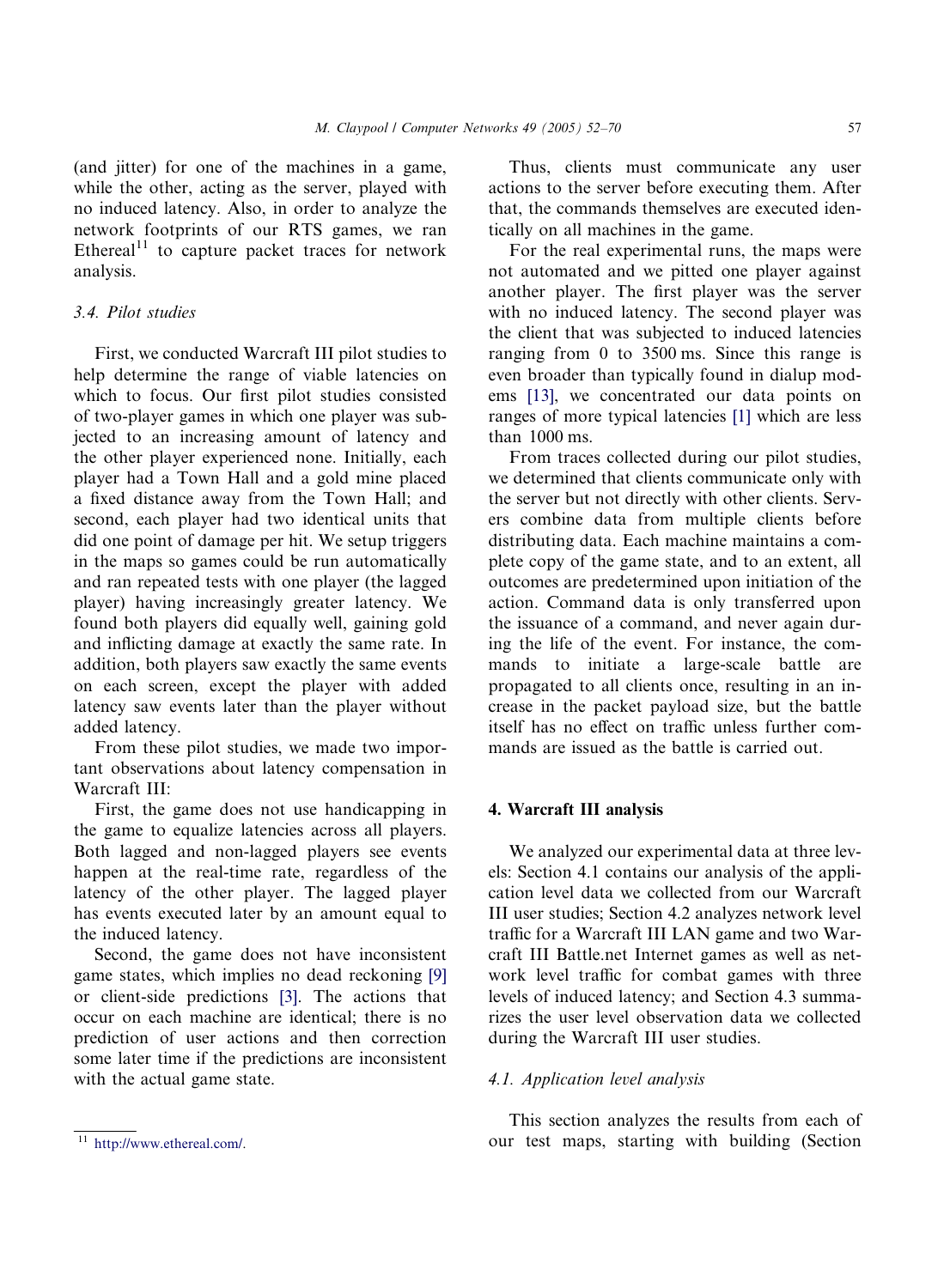4.1.1), then exploration (Section 4.1.2) and lastly combat (Section 4.1.3).

# 4.1.1. Building

Fig. 4 illustrates the effect of latency on the total time required to construct every building and research every upgrade (the technology tree) for the Human race from our test map. The graph shows the build time versus latency for all runs, as well as a best-fit line for the data. Under conditions with no induced latency, building the technology tree takes about 8 min. Latency values of up to 3.5 s increase total build time by at most 14 seconds, which is less than 1% of the total time for this short game. The coefficient of determination<sup>12</sup> is 0.05, indicating there is little statistical correlation between latency and building. In addition, the statistical correlation observed in a real game environment is likely to be even lower. A real game would have a longer game time and produce different numbers of buildings (such as more than one farm) and players would build their towns in strategic layouts instead of in random pattern. Finally, time is often spent in a real game attending to other matters so that the speed of building the base is not of utmost importance. Our conclusion is that any effect latency may have on building would have no significant impact on the outcome of typical Warcraft III games.

### 4.1.2. Exploration

Fig. 5 illustrates the effect of latency on the exploration of our test map. The graph shows the exploration time versus latency for all runs, as well as a best-fit line for the data. The overall correlation between explore time and latency is modest (0.63), but can be high (0.95) for individual users. The first  $8-10$  games of a test typically showed a downward vertical component where exploration times decreased. We attribute this to the player learning the map, gaining from the knowledge in subsequent games. Once the map is



Fig. 4. Warcraft III—build time versus latency.



Fig. 5. Warcraft III—explore time versus latency.

known, all data shows a linear relationship between latency and time to explore. Overall, while there is a statistical correlation for explore time versus latency, the effect of an additional 6 s of exploration time for every 100 ms of latency would be insignificant in a real game. In addition, it is likely that high latency players in a real game may try to adapt to the latency in various ways during exploration. For instance, high latency players may discover that they achieve better results by spending less time actively controlling their units during exploration and thus decide to send them for long distances with each move command instead of micro-managing them for shorter distances.

<sup>&</sup>lt;sup>12</sup> The coefficient of determination  $(R^2)$  represents the fraction of variability in  $y$  that can be explained by the variability in  $x$ . In the linear regression case,  $R^2$  is simply the square of the correlation coefficient. An  $R^2$  of 1 represents perfect correlation while an  $R^2$  of 0 represents no correlation.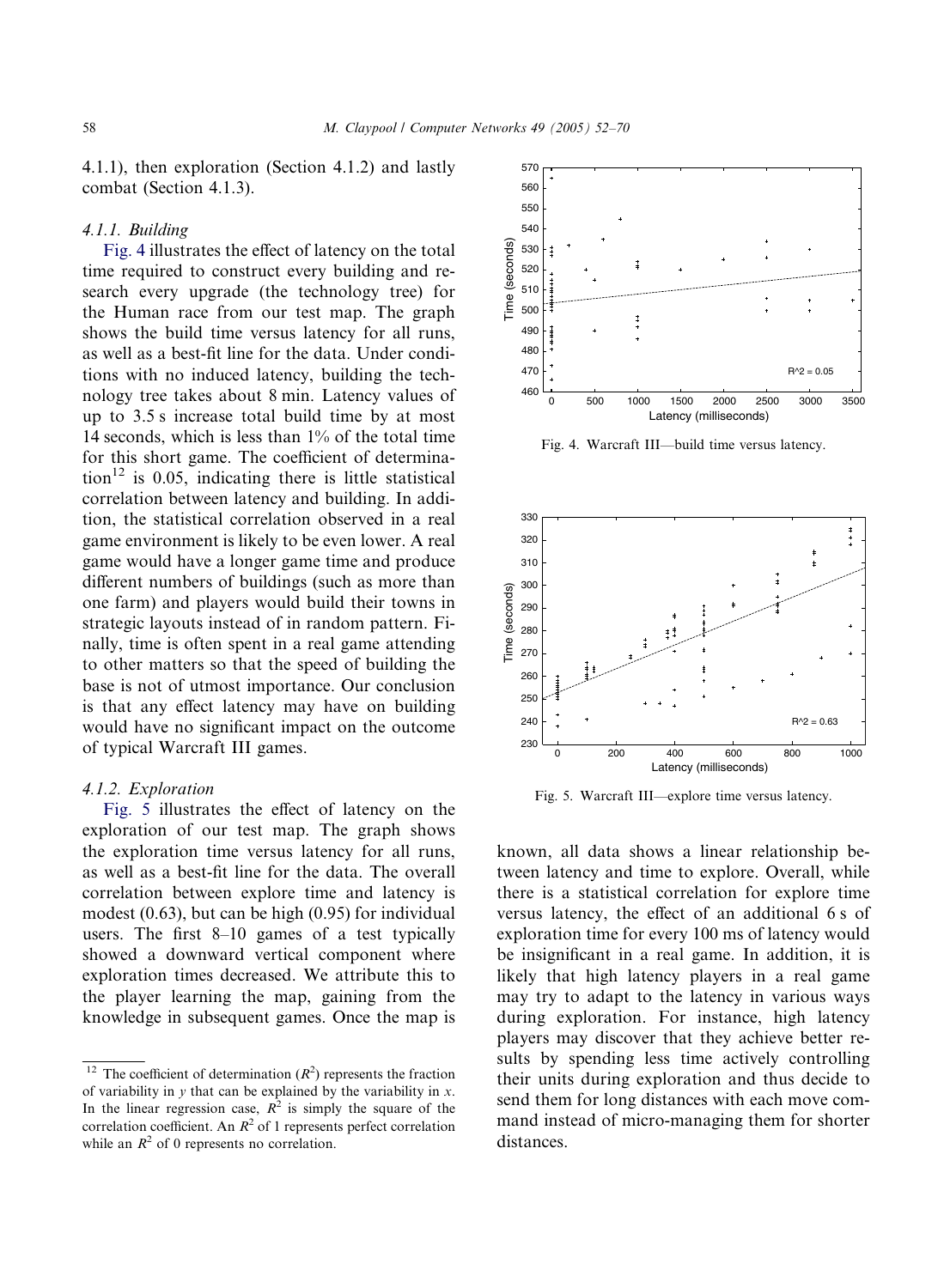#### 4.1.3. Combat

Fig. 6 shows the unit score difference versus latency for all runs, as well as a best-fit line for the data. The unit score difference is the non-lagged player's unit score minus the lagged player's unit score. For our Warcraft III combat map, the maximum difference (if one player loses all units and the other loses none) is  $\pm 3020$ . From Fig. 6, there is a slight upward trend in that the score difference increases as latency increases, but the coefficient of determination is an extremely low 0.01. Moreover, the difference in points from no induced latency to one second of induced latency is only about one unit, an insignificant amount in the large battles that are typical in Warcraft III. Thus, we conclude



Fig. 6. Warcraft III—unit score difference versus latency.



Fig. 7. Warcraft III—combat games won by host (non-lagged) versus latency (on the client).



Fig. 8. Warcraft III—unit score difference versus variable latency: player 1 versus player 3 (top), player 2 versus player 3 (bottom).

that latency has little effect on the individual units in combat.

Fig. 7 illustrates the effect of latency on combat outcome from our test map. The graph shows the percentage of games won by the non-lagged host versus the latency of the lagged client. Even though there is a slight upward trend in the data, the coefficient of determination is an extremely low 0.07, indicating there is little statistical significance. Thus, we conclude that latency has little effect on the overall outcome of combat.

While the previous studies measured the effects of fixed latency on user performance, we also examined the effects of variable latency. For these tests, we set NIST Net to induce an average latency of  $zero<sup>13</sup>$  and varied the standard deviation.

Fig. 8 shows games for two pairs of users with a standard deviation of latencies from a normal distribution with mean zero. Fig. 8 (top) shows player 1 winning two games, one at 100 ms, and then again at 750ms, while losing the games in between, all by similar margins of 1 or 2 units. Fig. 8 (bottom) shows Player 3 consistently beating

<sup>&</sup>lt;sup>13</sup> Our testbed had about 1 ms of base latency from client to server.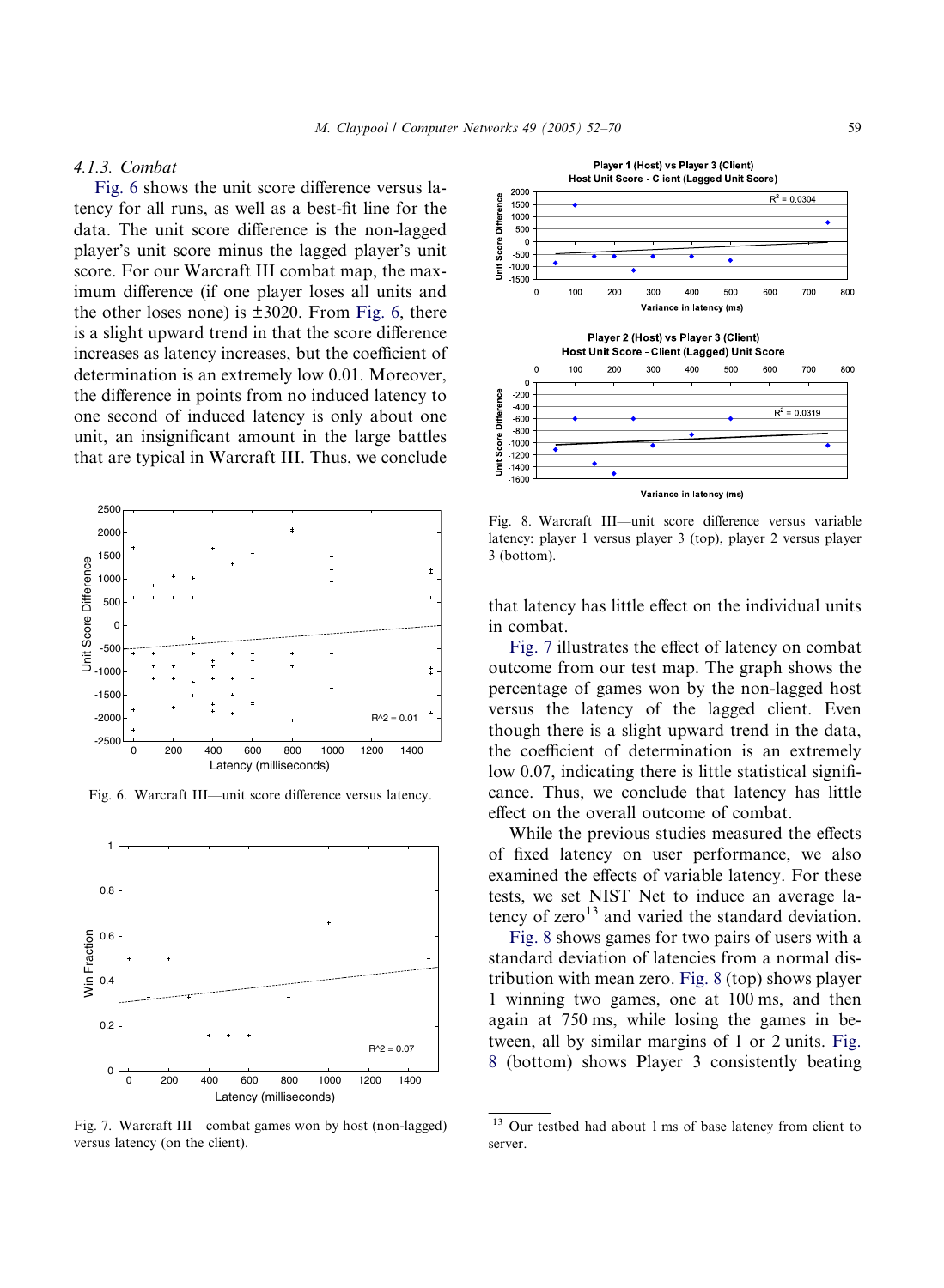his opponent in every game, but by varying margins. Neither graph shows a significant statistical relationship between the variable latency and success in combat, similar to the results with constant latency.

Overall, both from a direct conclusion from our data and with extrapolation into a full game, we find that the effect of latency on the outcome of a Warcraft III game is negligible over a range of practical latencies.

## 4.2. Network level analysis

Among other things, a better understanding of network game traffic can help design networks and architectures that more effectively accommodate network game traffic footprints. Furthermore, careful empirical measurements of network games can provide the data required for accurate simulations, a typical tool for evaluating network research.

#### 4.2.1. Traffic for full games

For most Warcraft III Internet games, the server is via Battle.net.<sup>14</sup> a free service that allows Blizzard's Starcraft, Diablo, and Warcraft players to initiate multi-player games over the Internet. We packet traced three full  $(20-30 \text{ min})$  games, two played over Battle.net and one played over a LAN.<sup>15</sup> The LAN game was 1 player versus 1 player (1v1), and the Battle.net games had 1 player versus 1 player game and a 2 player team versus another 2 player team (2v2) game. Unlike other popular networked games [\[8\]](#page-17-0) (and unlike Age of Mythology and Command and Conquer: Generals), Warcraft III uses TCP as the transport protocol with port 6112 for the server. All IP traces were performed on the client machines. For reference, the round-trip time averages for the Battle.net games were about 100 ms and each game had less than 0.1% data loss.

[Fig. 9](#page-9-0) depicts the bitrate (including IP headers) taken in 500 ms intervals for the three packet traces. Only the intervals 500–1000 s are shown to illustrate more detail, but the bitrate pattern throughout each game is similar to the interval shown. Overall, the variance in network bitrate for all three traces is similar, with the average bitrate for the LAN being slightly higher (6.8 Kbps) than the Battle.net traces (3.8 Kbps and 4.0 Kbps). All three traces have low bitrates that can easily be achieved with a modem. In comparison, Starcraft,  $^{16}$  the previous generation RTS game from Blizzard, has a bitrate of about 5 Kbps for a two-player game [\[8\]](#page-17-0), similar to that of Warcraft III.

[Fig. 10](#page-9-0) depicts the cumulative density functions (CDFs) of the payload sizes for all packet traces (incoming and outgoing). The median payload sizes are all small, only 9 bytes. The two most common payload sizes are 6 and 9 bytes. Less than 1% of the payloads for any game are over 40bytes with the Battle.net games having slightly more larger packets. The 2v2 player Battle.net game has a distribution with slightly larger payloads, most likely because of command aggregation across users at the Battle.net server. For comparison, Starcraft has typical packet sizes of 122 and 132 bytes [\[8\],](#page-17-0) while Warcraft III packets are most commonly 46 or 49 bytes in size (including headers).

Overall, Warcraft III sends considerably smaller packets than the typical Internet traffic packet size of over 400 bytes [\[14\]](#page-18-0). The number of players does not have a significant effect on the packet sizes, either. Warcraft III packet sizes are consistent throughout the game and are not significantly influenced by the action in the game. Since current Internet routers are designed for large transfers with large packets, there may be opportunities to improve network architectures to better manage and support game traffic.

Warcraft III sends out packets at regular intervals. [Table 2](#page-9-0) shows the inter-packet times that we observed for incoming and outgoing packets during the games we traced. In our local area network game, Warcraft maintained a steady inter-packet rate of approximately one packet every 1/10th of a second both incoming and outgoing. With our

<sup>14</sup> [http://www.battle.net/.](http://www.battle.net/)

<sup>&</sup>lt;sup>15</sup> The Warcraft III network traces can be downloaded at [http://perform.wpi.edu/downloads/#war3.](http://perform.wpi.edu/downloads/#war3) 16 <http://www.blizzard.com/worlds-starcraft.shtml>.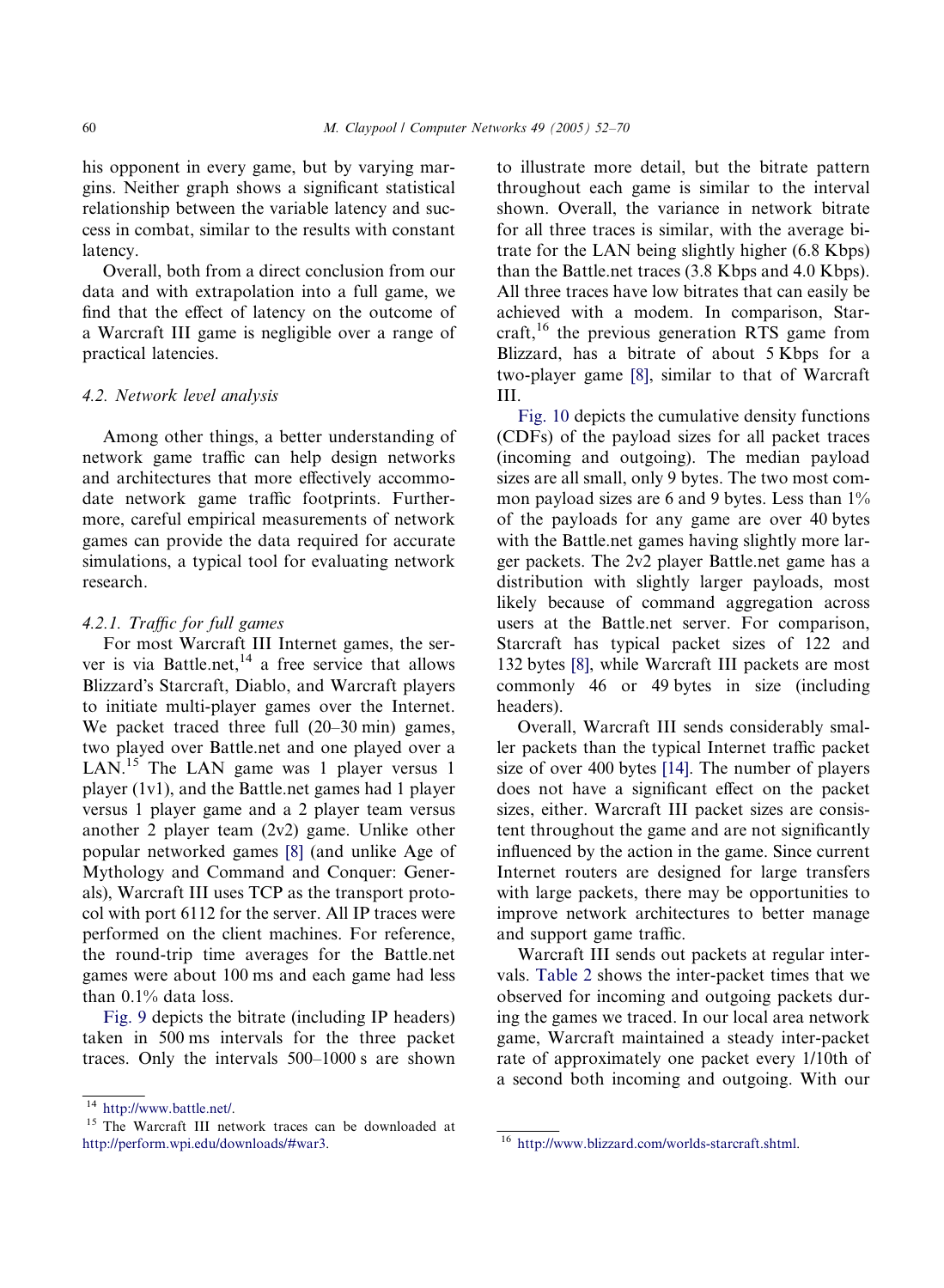<span id="page-9-0"></span>

Fig. 9. Warcraft III—bitrate versus time.



Fig. 10. Warcraft III—payload distributions.

Table 2 Warcraft III—inter-packet summary statistics (ms)

|             | 1v1 LAN | $1v1$ B.net | $2v2$ B.net |
|-------------|---------|-------------|-------------|
| In mean     | 104     | 201         | 201         |
| In std dev  | 18.6    | 79.1        | 78.1        |
| Out mean    | 104     | 165         | 159         |
| Out std dev | 194     | 874         | 88.2        |

Battle.net games, the timing interval was lower, down to one packet every 200 ms incoming and one packet every 160ms outgoing.

[Fig. 11](#page-10-0) depicts the CDFs for inter-packet times (incoming and outgoing). The LAN game has a much more consistent packet rate while the Battle.net Internet game varies considerably more. The median times for the Battle.net games are around 225 ms compared with around 100 ms for the LAN game. The 1v1 player Battle.net game exhibits about the same inter-packet times as does the 2v2 player Battle.net game.

#### 4.2.2. Combat traffic and latency

From Section 4.2.1, the differences between the Battle.net game traces which had latencies around 100 ms and the LAN game traces which had latencies around 1 ms suggest Warcraft III network traffic patterns change at least slightly with changes in latency. In this section, we analyze traces over a range of latencies in an attempt to determine quantitatively how Warcraft III network traffic differs with different latencies.

We packet traced games with our combat map at latencies of 0 ms, 500 ms, and 1000 ms with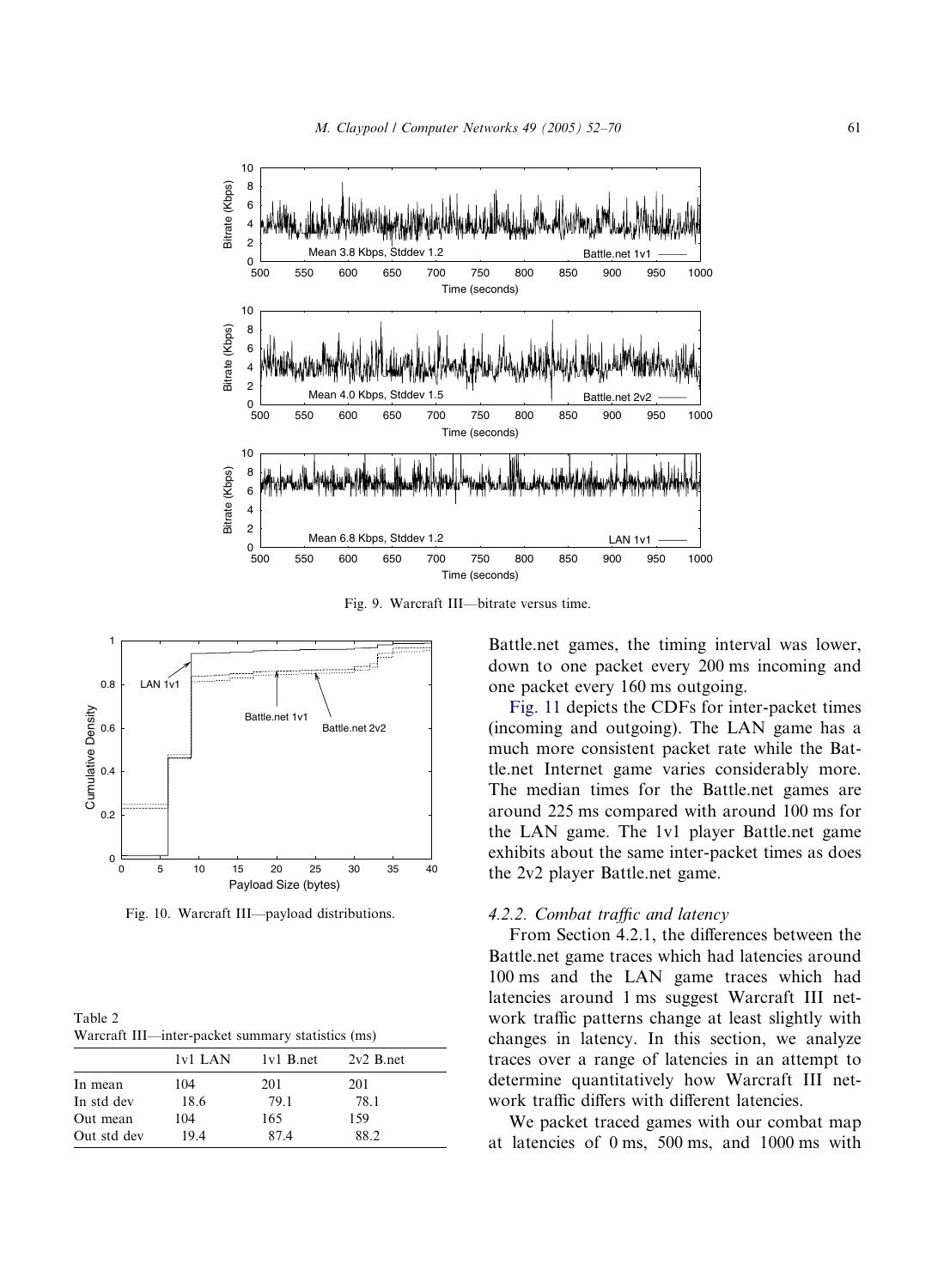<span id="page-10-0"></span>

Fig. 11. Warcraft III—inter-packet time distributions.

three games at each latency. All games took similar amounts of time (around 2 min each). The first phase (about 30s long) of the combat games mostly involved the two armies moving towards each other, so there were few user commands and little network traffic. Thus, we removed the first 30s of data from each trace for all subsequent analysis.

Table 3 shows the mean number of packets sent and the standard deviation across the three runs for each latency. Also shown is the mean bitrate (including IP headers) over 500 ms intervals as well as the standard deviation. The number of packets (incoming and outgoing) decreases as the latency increases, with the combat games with 500 ms and 1000 ms of latency sending only about 1/3rd and 1/8th as many packets, respectively, as the game with no added latency.

The 0 ms latency combat game produces about the same bitrate as does the full LAN game, shown in [Fig. 9.](#page-9-0) The 500 ms latency and the 1000 ms latency combat games have about 1/4th

Table 3 Warcraft III—packets and bitrate

| Latency (ms) | Packet count |         | Bitrate (Kbps) |         |
|--------------|--------------|---------|----------------|---------|
|              | Mean         | Std dev | Mean           | Std dev |
| $\Omega$     | 1886         | 230     | 7.2            | 0.6     |
| 500          | 550          | 292     | 2.3            | 0.6     |
| 1000         | 255          | 123     | 21             | 0.5     |



Fig. 12. Warcraft III—combat payload distributions.

the bitrate as the 0ms latency game and both the 500 ms latency and the 1000 ms latency games produce less bitrate than do the Battle.net games. This data suggests that the Warcraft III bitrate decreases with an increase in latency up to 500 ms, but remains constant for latencies beyond 500 ms.

Fig. 12 depicts the CDFs of the payload sizes for all packet traces (incoming and outgoing), grouped into the three latencies. The median payload sizes increase from 9 bytes at 0 ms, to 30 bytes at 500 ms and to 60 bytes at 1000 ms. Less than 10% of the packets for any game are empty acknowledgments (payload size of 0). Overall, the distributions vary considerably with latency with higher latencies having larger packets. This suggests that at higher latencies, there is command aggregation at either the TCP or application level, meaning more Warcraft III commands are placed into each IP packet.

Based on Warcraft III traffic analysis during our pilot studies, we assume that there is an application overhead of 6 bytes for each packet issued, possibly used by Warcraft to indicate command sequence numbers or timing information. If we remove this overhead from the traces by subtracting 6 bytes from each packet, we can assume the ''leftover'' payloads are the result of user commands. [Table 4](#page-11-0) shows the sum of the command payloads over all the traces for each latency. The sum of the command payloads is similar for each latency,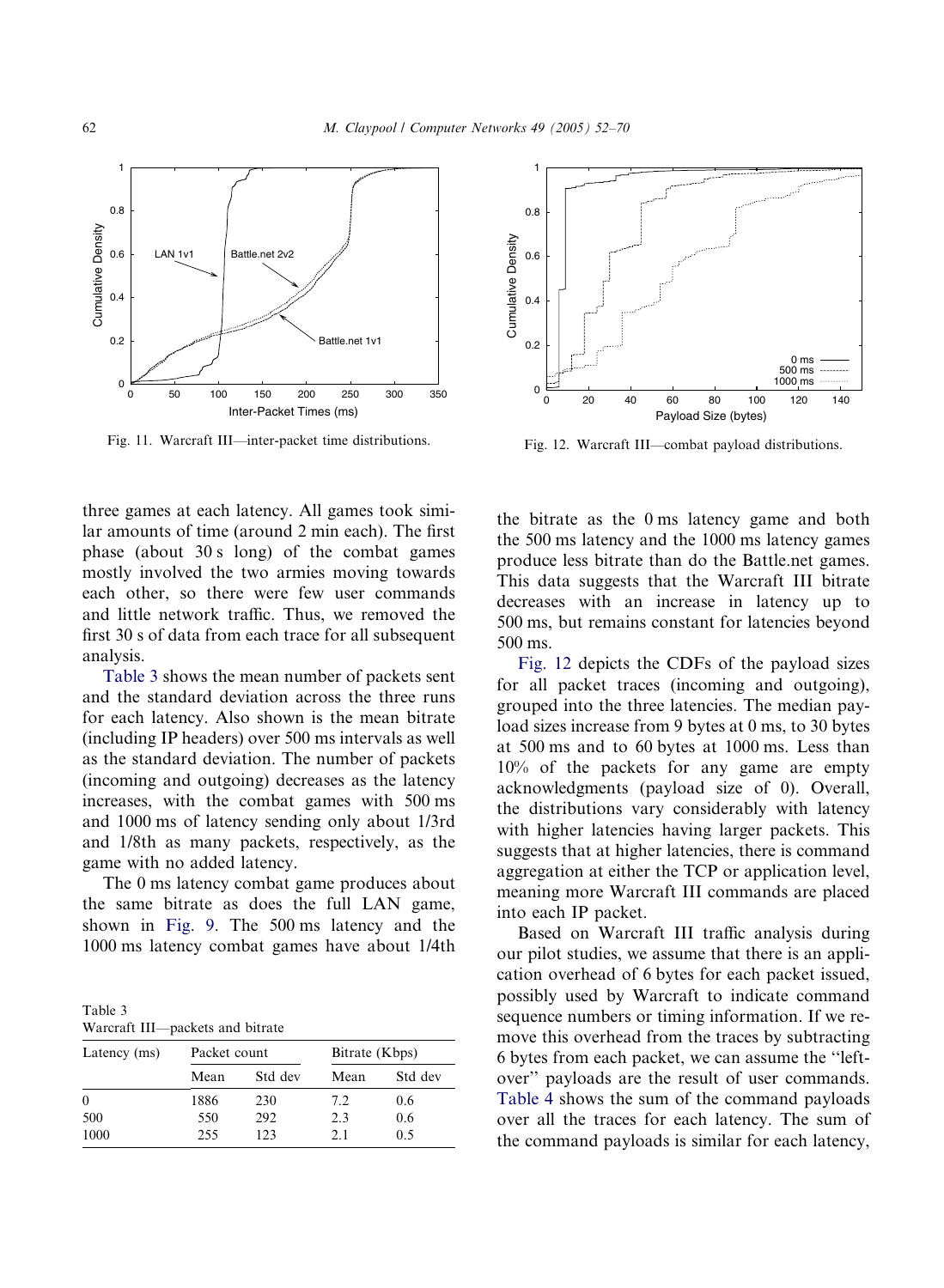<span id="page-11-0"></span>Table 4 Warcraft III—sum of command payloads

| Latency (ms) | Commands payload (KB) |
|--------------|-----------------------|
| $\mathbf{0}$ | 45.2                  |
| 500          | 46.3                  |
| 1000         | 45.0                  |

which suggests that the commands issued by users are similar, regardless of the network latency.

## 4.3. User level analysis

While we did not provide a way to quantify player perceptions, we did note player comments and observed trends during and after our user studies.

Players observed that it was relatively easy to adjust their strategy to compensate for latencies between 0 ms and 500 ms. The game still appeared to run smoothly, and although the delays in executing commands were perceptible as latencies approached 500 ms, it was relatively easy to estimate this delay and react accordingly. For latencies above 800 ms, the game appeared erratic which made for a degraded game experience. Without a short response time when executing commands, gamers thought it was difficult to implement particular strategies.

The exact point at which a player perceived a degraded game experience was between 500 ms and 800 ms but varied from person to person based on strategy and skill level. A strategy that relied heavily on micro-management of units was more sensitive to latency than a strategy that was less focused on individual unit control. What game aspects that a player chooses to micro-manage also had an effect on how perceived latency affected the gaming experience. A player that micro-managed the building rather than combat was much less likely to be aggravated by latency than a player that micro-managed combat units. Also, a mistake during combat that appeared to be the result of high latency was viewed, rightly or wrongly, as more serious than a mistake during building.

Thus, while latency does not necessarily affect the outcome of a Warcraft III game, if high enough, perceived latency does affect a user's gaming experience.

## 5. Other Real-Time Strategy games

In order to generalize the findings from Section 4, we applied the methodology developed in Section 3 to two additional RTS games, both the latest extensions in a line of popular games: The Age of Mythology (AoM) and Command and Conquer: Generals (CCG).

For AoM, we used version 1.06 which had system requirements of a 450MHz processor, 128MB RAM, and 16MB 3D video card, all met by our testbed. The building and exploration maps for  $A \cdot \text{OM}^{17}$  and CCG were similar to those used for Warcraft III, described in Section 3.1. As in our Warcraft III tests, the AoM combat maps had two equal armies, where each army had eight Hoplites, ten Peltasts, five Popodromos, four Minotaurs, and two Heroes (Heracles and Bellerophon). The points for each unit are related to the resources they cost to create and the amount of favor (a special resource) they require. The breakdown of points for the units used in our AoM combat map are listed in [Table 5](#page-12-0).

For CCG, we used version 1.6 which had system requirements of an 800 MHz processor, 128MB RAM, and a 32MB AGP video card. For the CCG tests, we replaced computer B (see [Fig. 3](#page-4-0)) with a Pentium-3 800 MHz with 256MB of RAM and a 64MB Geforce2 Ti graphics card in order to meet these specifications. For the CCG combat maps, each army had three Crusader Tanks, two Humvees, ten Riflemen, and eight Bazookamen. There were no readily available scores for the CCG units, so we assume each unit is worth one point.

As for Warcraft III, we present the same three levels of analysis: Section 5.1 contains our analysis of the application level data we collected from our AoM and CCG user studies; Section 5.2 analyzes network level traffic for full AoM and CCG games

<sup>&</sup>lt;sup>17</sup> The Age of Mythology maps can be downloaded at [http://](http://perform.wpi.edu/downloads/#aom) [perform.wpi.edu/downloads/#aom.](http://perform.wpi.edu/downloads/#aom)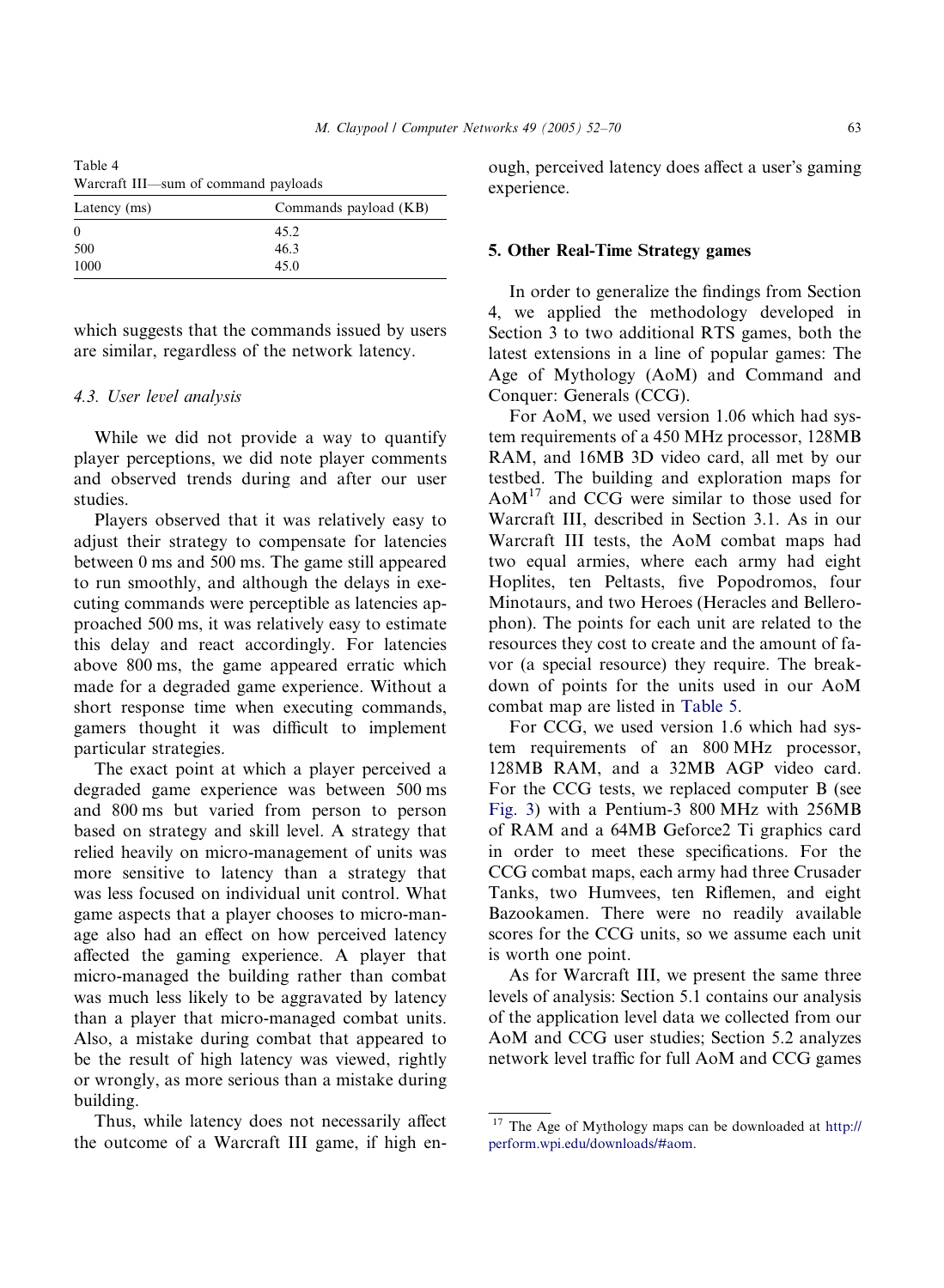<span id="page-12-0"></span>

| Table 5                            |  |
|------------------------------------|--|
| Age of Mythology—unit point values |  |

| Points |
|--------|
| 8      |
| 9      |
| 11     |
| 41     |
| 43     |
| 49     |
|        |

with three levels of induced latency; and Section 5.3 summarizes the observation data we collected during the AoM and CCG user studies.

## 5.1. Application level analysis

This section analyzes the results from each of our test maps for AoM and CCG, starting with building (Section 4.1.1), then exploration (Section 4.1.2) and lastly combat (Section 4.1.3).

#### 5.1.1. Building

Figs. 13 and 14 illustrate the effect of latency on the total time required to construct the technology trees for the Greeks and USA faction from our test maps. The graphs show the build time versus latency for all runs, as well as a best-fit line for the data. The coefficients of determination (0.14 and 0.21) are both low indicating there is little statistical correlation between latency and building. In fact, the trend lines suggests an inverse correlation between latency and building, thus further dis-



Fig. 13. Age of Mythology—build time versus latency.



Fig. 14. Command and Conquer: Generals—build time versus latency.

counting any relevant statistical correlation. Combined with the data on building in Warcraft III (Section 4.1.1), our conclusion is that latencies have no significant impact on building in typical RTS games.

## 5.1.2. Exploration

Figs. 15 and 16 illustrate the effect of latency on the exploration of our test maps. The graphs show the exploration time versus latency for all runs, as well as a best-fit line for the data. The overall correlation between explore time and latency is modest (0.79) for AoM, but the effect of an additional 2 s of exploration time for every 100 ms of latency would be insignificant in a real game. The correlation



Fig. 15. Age of Mythology—explore time versus latency.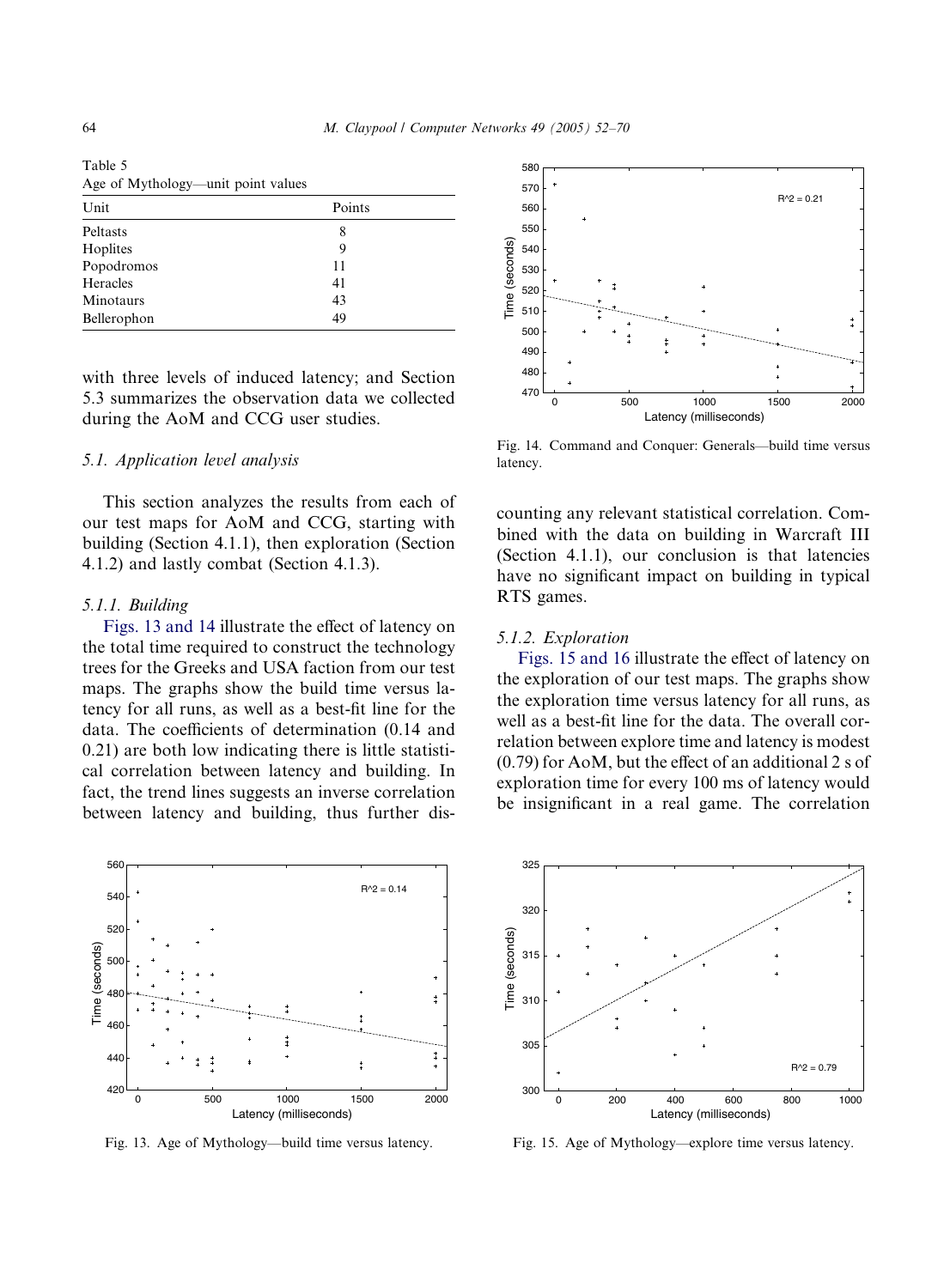

Fig. 16. Command and Conquer: Generals—explore time versus latency.

between exploration and latency for CCG is low (0.09). Combined with the data on building in Warcraft III (Section 4.1.2), our conclusion is that latencies have no significant impact on exploration in typical RTS games.

# 5.1.3. Combat

Figs. 17 and 18 show the unit score differences versus latency for all runs, as well as a best-fit line for the data. The unit score difference is the nonlagged player's unit score minus the lagged player's unit score. For both maps, the coefficient of determination is extremely low (0.04 and 0.02) for both combat maps. Combined with the data on combat



Fig. 17. Age of Mythology—unit score difference versus latency.



Fig. 18. Command and Conquer: Generals—unit score difference versus latency.

for Warcraft III (Section 4.1.3), we conclude that latency has little effect on the outcome of combat in typical RTS games.

Overall, from our building, exploration, and combat data across three distinct state-of-the-art RTS games, we find that the effect of latency on the outcome of RTS games is negligible over the range of practical Internet latencies.

## 5.2. Network level analysis

In this section, we analyze AoM and CCG traces<sup>18</sup> over a range of latencies in an attempt to determine quantitatively how AoM and CCG network traffic differs with different latencies. We packet traced full games for both AoM and CCG at latencies of 0 ms, 500 ms, and 1000 ms with three games at each latency.

## 5.2.1. Combat traffic and latency

[Figs. 19 and 20](#page-14-0) depict the bitrate (including IP headers) taken in 500 ms intervals for the three packet traces for each game. Only the intervals 500–1000 s are shown to illustrate more detail, but the bitrate pattern throughout each game is similar to the shown interval. For AoM, the mean

<sup>18</sup> The Age of Mythology and Command and Conquer: Generals network traces can be downloaded at [http://per](http://perform.wpi.edu/downloads/#aom)[form.wpi.edu/downloads/#aom](http://perform.wpi.edu/downloads/#aom) and [http://perform.wpi.edu/](http://perform.wpi.edu/downloads/#ccg) [downloads/#ccg,](http://perform.wpi.edu/downloads/#ccg) respectively.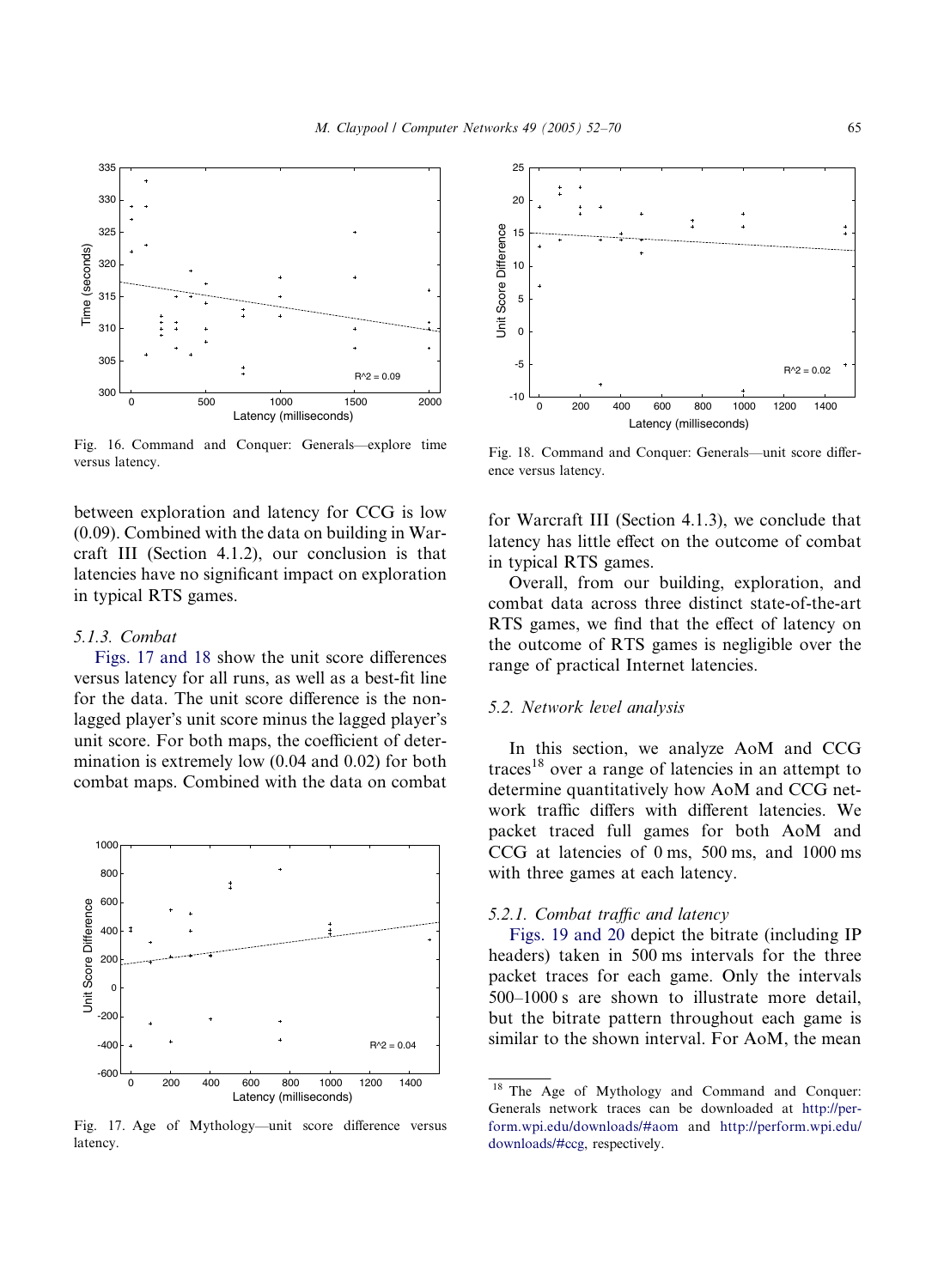<span id="page-14-0"></span>

Fig. 19. Age of Mythology—bitrate versus time.



Fig. 20. Command and Conquer: Generals—bitrate versus time.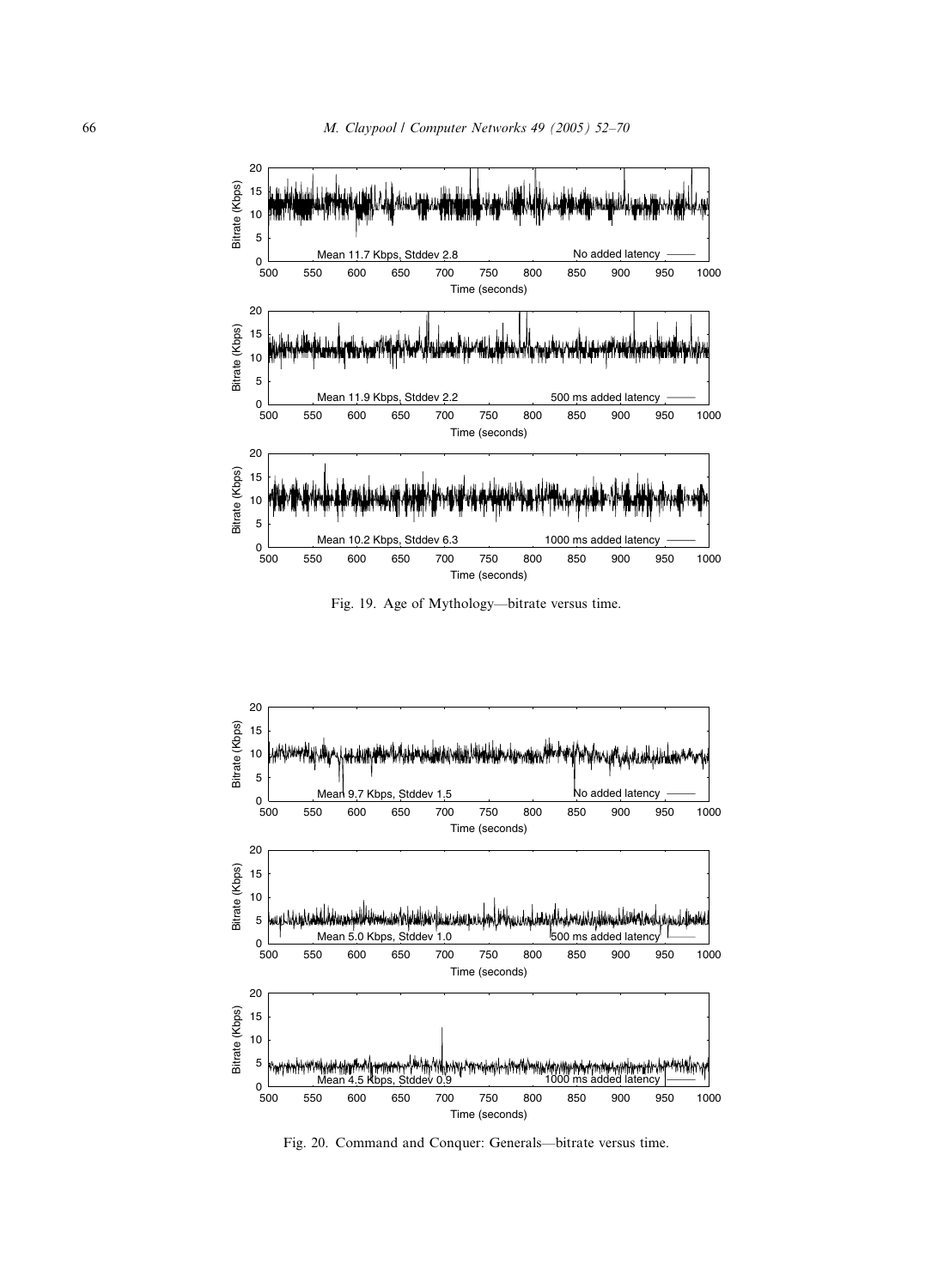bitrate is similar across all latencies, with the variance rising slightly at 1000 ms of added latency. For CCG, however, the mean bitrate drops with an increase in added latency. All six traces have low data rates that can easily be achieved with a dialup modem.

Figs. 21 and 22 depict the cumulative density functions (CDFs) of the payload sizes for all packet traces (incoming and outgoing) for each game. As for Warcraft III, the median payload sizes for AoM are all small, around 18 bytes, with the packet size is mostly independent of the induced latency. For CCG, however, the median payload sizes are larger, around 30–40 bytes, and 5% of the payloads are over 100 bytes. In addition, the payload sizes increase with an increase in induced latency, most likely due to command aggregation at the application level.

Figs. 23 and 24 depict CDFs for inter-packet times (incoming and outgoing). Both games have a much more varied packet rates than does Warcraft III [\(Fig. 11](#page-10-0)). The inter-packet times for AoM are independent of the network latency while the CCG inter-packet times increase with an increase in latency. For CCG, the decrease in payload sizes with an increase in inter-packet times explains the decrease in CCG network bitrate ([Fig. 20](#page-14-0)) as latency increases.



Fig. 21. Age of Mythology—payload distributions.



Fig. 22. Command and Conquer: Generals—payload distributions.



Fig. 23. Age of Mythology—inter-packet time distributions.



Fig. 24. Command and Conquer: Generals—inter-packet time distributions.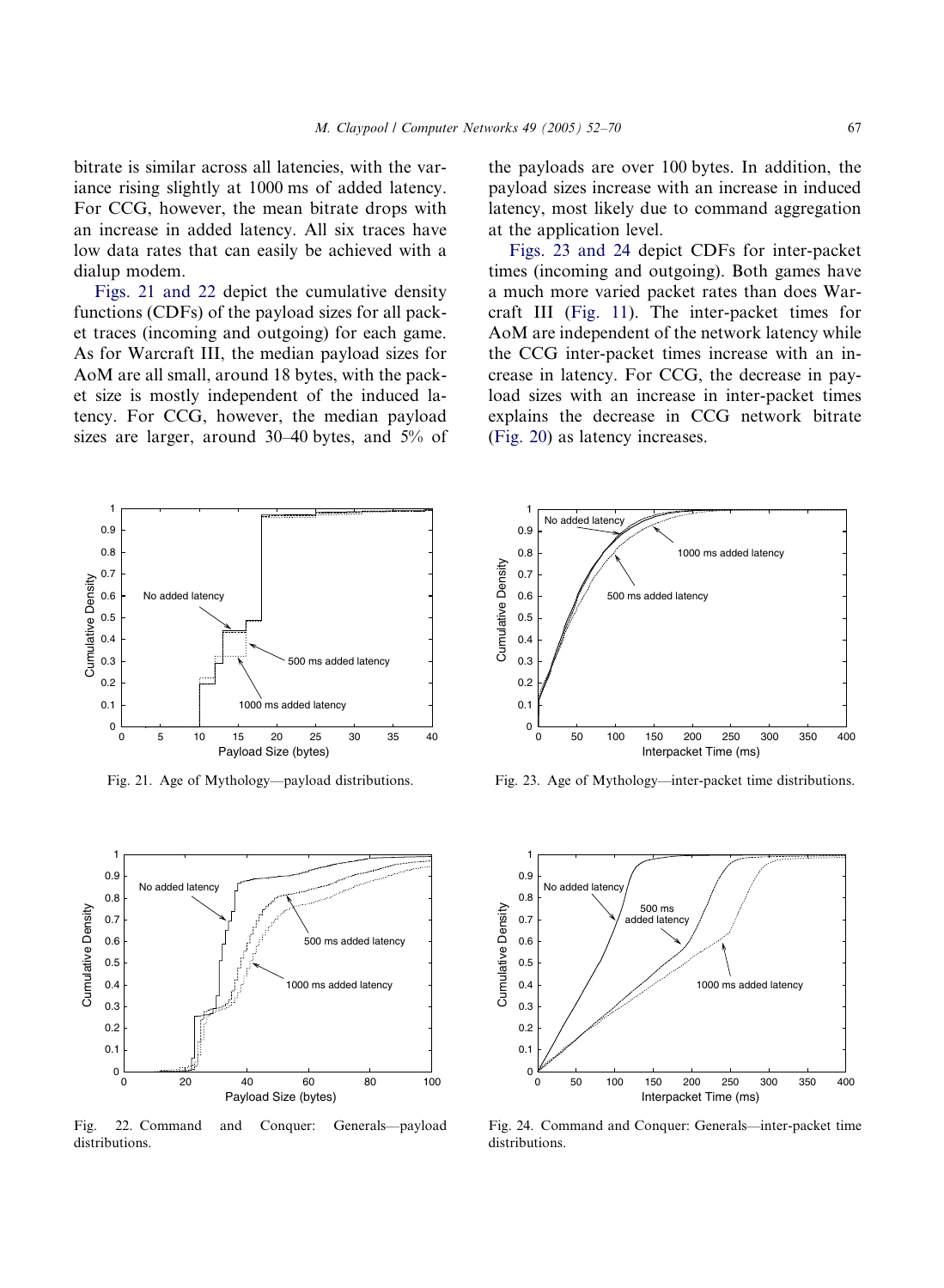## 5.3. User level analysis

For both AoM and CCG, induced latencies under 500 ms were not noticeable in that the game appeared to run smoothly. From 500 ms to about 1000 ms, the game still appeared to run smoothly, but the delays in executing commands were perceptible, although it was relatively easy to estimate this delay and react accordingly. Play was not perceptibly difficult until induced latencies were above 1000 ms.

The added latencies were most noticed in the exploration maps, especially for AoM. The triggers used in the AoM maps forced the user to stop the exploration unit by the trigger point for the induced latency amount before allowing the unit to move on. This added delay interfered with the natural movement of the unit that occurred at lower latencies.

For the combat maps, users employed slightly different strategies at higher latencies (above 500 ms) than they did at lower latencies. At lower latencies, users would often split their army into two or more groups and try to out-flank each other. However, for higher latencies it was harder to get each group to respond quickly enough for such timing-sensitive battle formations, so users kept their army in at most two or often even one group.

#### 6. Conclusions

Understanding the effects of latency on application performance is important in order to design networks that meet application requirements. The growth in interactive network games demands better understanding the effects of latency on user performance in network games.

In this work, we investigated the effects of latency on user performance for three of the most popular RTS games. We divided RTS games into their fundamental components of building, exploration and combat and designed experiments to isolate and measure the effects of latency on each component.

We find that overall user performance is not significantly affected by Internet latencies ranging from hundreds of milliseconds to several seconds. There is some statistical correlation between latency and the exploration game component, but the overall impact is minimal and there is even less correlation between latency and building and between latency and combat.

While these results are, at first glance, somewhat surprising they can be explained by the nature of RTS game play that emphasizes strategy more than the interactive aspects. While RTS games are played in real-time, reaction time plays a small role compared to understanding the game, knowing a campaign map, and having a good strategy. Since RTS user strategies take seconds or even minutes to carry out, the effects of typical network latencies (less than a second) do not impact the overall outcome. This relative insensitivity to latency is further illustrated by Warcraft III's use of TCP as the underlying transport protocol. TCP retransmits lost packets, with the retransmissions increasing application latency on the order of a round-trip time, at best, and several seconds (upon timeout) at worst. Overloading at the game server is another factor which potentially adds to game latency. The fact that many RTS games play effectively over the Internet via a centralized server further underscores the lack of significant impact of latency on game outcome.

Overall, in terms of general classification of traffic, RTS games do not have the very strict latency requirements (on the order of hundreds of milliseconds) of audio-conferencing or First Person Shooter network games, but instead have latency requirements most similar to that of Web browsing (on the order of seconds).

At the network level, RTS games basically produce small, regularly spaced packets and modest aggregate bitrates which make it suitable for play over a low bitrate modem. At higher latencies, Warcraft III and Command and Conquer: Generals aggregate multiple commands in each packet, resulting in fewer, but larger packets. By placing multiple commands in each packet, these games somewhat amortize the overhead of each IP header cost, thus reducing network bitrate slightly. For Warcraft III, our network analysis suggests that the aggregate of user commands sent are comparable over a range of latencies.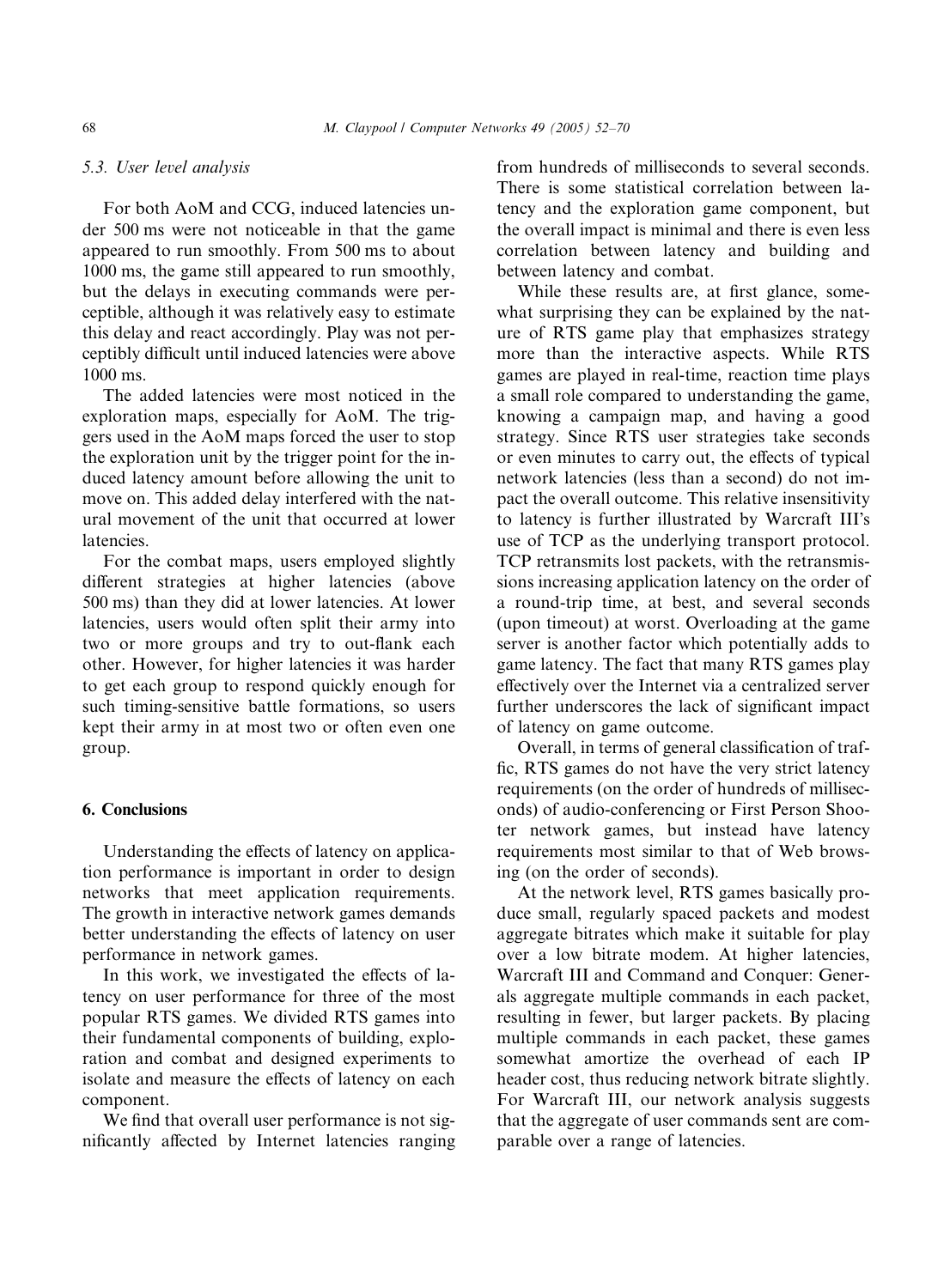## <span id="page-17-0"></span>7. Future work

While the data does suggest the relationship between latency and performance for RTS games, a larger users study to obtain more data is required to solidify the results. For example, for some graphs, obtaining just a few additional outlying points may change the correlation. It could be that latency does have a statistically significant impact on performance, but that other RTS game factors more strongly influence performance and thus drown-out the effects of latency. Thus, while the main value in this work is in having results at all, larger user studies can help definitively determine the statistical relationship between latency and performance. Further study of the merits of the current data and any additional user studies that are deemed necessary are left as future work.

The component-based studies presented here do not allow users to choose long-term strategies as would be present in a full game. Evaluating the effects of latency on how users choose what components to micro-manage, how they select and form long-range, even full-game strategies may provide insights beyond the results presented here.

The effects of latency on user performance in other game genres, such as First Person Shooters or Massively Multi-player Online Role Playing Games, is also still an open issue. However, it is clear that several network games consist of distinct phases which vary greatly in their interaction model and hence network behavior. The component-centric methodology presented here, which entails categorization of the game play and running of controlled users studies in each category, can perhaps be applied to these games as well, in order to increase overall understanding of network games.

## Acknowledgement

I would like to acknowledge Nathan Sheldon, Eric Girard, and Seth Borg, for conducting experiments to gather the initial experimental data on Warcraft III, and YongHeng WuFang and Jonathan Glumac for conducting experiments to gather the data on Age of Mythology and Command and Conquer: Generals. I would also like to acknowledge the help of Emmanuel Agu who co-advised Nathan, Eric and Seth in the early stages of this project.

The maps used in this research and all network traces analyzed can be downloaded at [http://per](http://perform.wpi.edu/downloads/#war3)[form.wpi.edu/downloads/#war3](http://perform.wpi.edu/downloads/#war3), [http://perform.](http://perform.wpi.edu/downloads/#aom) [wpi.edu/downloads/#aom](http://perform.wpi.edu/downloads/#aom), and [http://perform.](http://perform.wpi.edu/downloads/#ccg) [wpi.edu/downloads/#ccg](http://perform.wpi.edu/downloads/#ccg) for Warcraft III, Age of Mythology and Command and Conquer: Generals, respectively.

## References

- [1] M. Allman, A web server's view of the transport layer, ACM Computer Communication Review 30 (4) (2000).
- [2] G. Armitage, Lag over 150 milliseconds is unacceptable, May 2001. Available from: [<http://www.gja.space4me.](http://www.gja.space4me.com/things/quake3-latency-051701.html) [com/things/quake3-latency-051701.html](http://www.gja.space4me.com/things/quake3-latency-051701.html)>.
- [3] Y.W. Bernier, Latency compensating methods in client/ server in-game protocol design and optimization, in: Proceedings of the Game Developers Conference, February 2001. Available from: <[http://www.gdconf.com/](http://www.gdconf.com/archives/2001/bernier.doc) [archives/2001/bernier.doc](http://www.gdconf.com/archives/2001/bernier.doc)>.
- [4] P. Bettner, M. Terrano, 1500 Archers on a 28.8: network programming in age of empires and beyond, Gamasutra, March 2001. Available from: [<http://www.gamasutra.com/](http://www.gamasutra.com/features/20010322/terrano_02.htm) [features/20010322/terrano\\_02.htm>](http://www.gamasutra.com/features/20010322/terrano_02.htm).
- [5] N. Bhatti, A. Bouch, A. Kuchinsky, Integrating userperceived quality into web server design, in: Proceedings of the 9th International World Wide Web Conference, Amsterdam, Netherlands, May 2000.
- [6] S. Blake, D. Black, M. Carlson, E. Davies, Z. Wang, W. Weiss. An architecture for differentiated services. IETF Request for Comments (RFC) 2475, December 1998.
- [7] US Census Bureau, Home computers and internet use in the united states, September 2001. Available from: [<http://](http://www.census.gov/prod/2001pubs/p23-207.pdf) [www.census.gov/prod/2001pubs/p23-207.pdf](http://www.census.gov/prod/2001pubs/p23-207.pdf)>.
- [8] M. Claypool, D. LaPoint, J. Winslow, Network analysis of counter-strike and starcraft, in: Proceedings of the 22nd IEEE International Performance, Computing, and Communications Conference (IPCCC), April 2003.
- [9] C. Haag, Targeting, a variation of dead veckoning, May 2001. Available from: [<http://www.gamedev.net/reference/](http://www.gamedev.net/reference/articles/article1370.asp) [articles/article1370.asp>](http://www.gamedev.net/reference/articles/article1370.asp).
- [10] T. Henderson, Latency and user behaviour on a multiplayer game server, in: Proceedings of the Third International COST Workshop (NGC 2001), November 2001LNCS 2233, Springer-Verlag, London, UK, 2001, pp. 1–13.
- [11] International Digital Software Association, Economic impacts of the demand for playing interactive